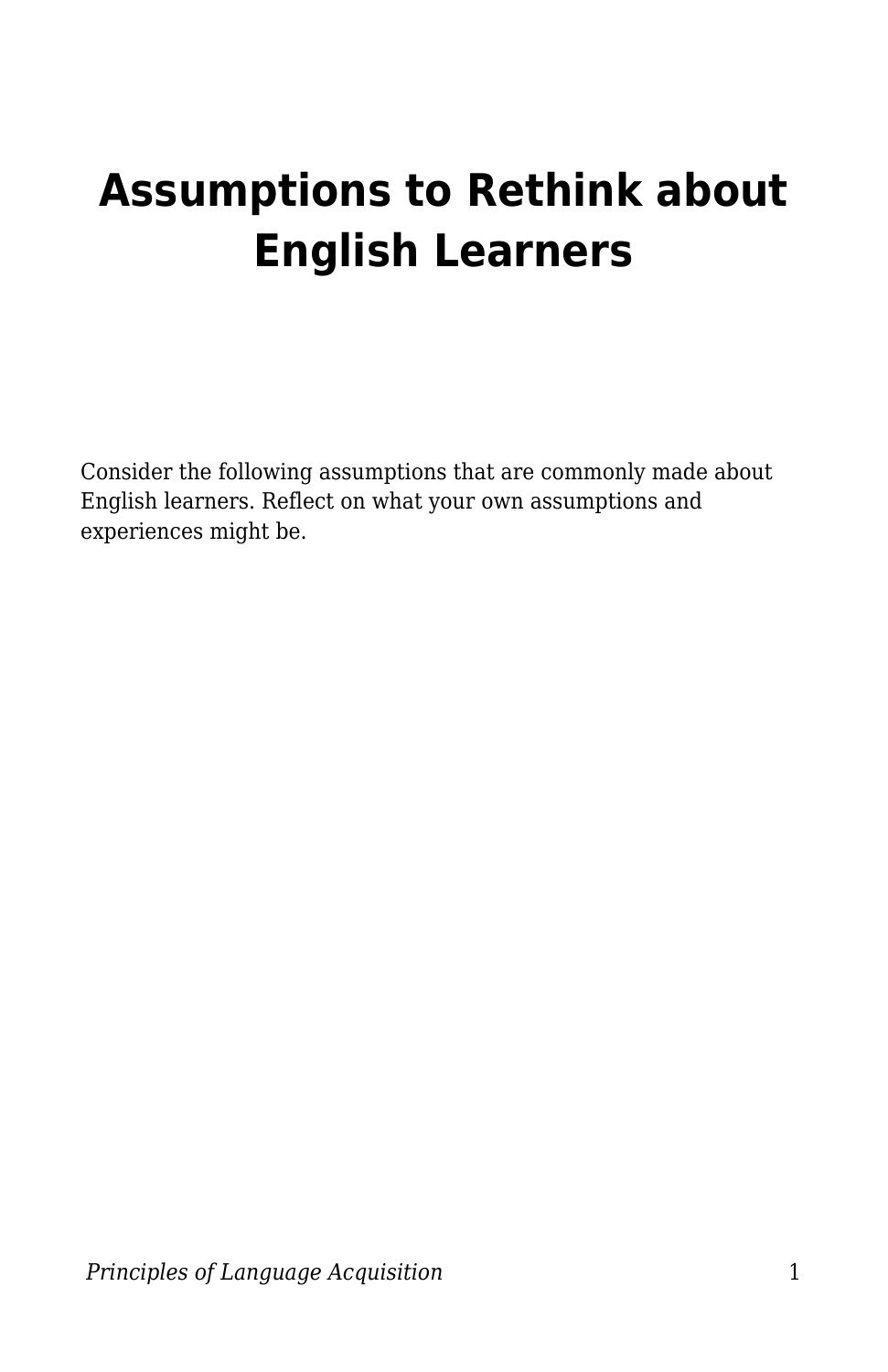## **Assumptions about English Learners**

Assumption #1: ELLs are homogeneous.

Assumption #2: All ELLs are immigrants.

Assumption #3: Parents of ELLs do not speak English.

Assumption #4: ELLs are fluent in their native language.

Assumption #5: English-language proficiency is an indicator of intellect.

Assumption #6: Social English proficiency equates with academic English proficiency.

Assumption #7: Using a native language in school interferes with English-language acquisition.

Assumption #8: English is their second language.

Assumption #9: A classroom buddy is a translator.

Assumption #10: Communication is not possible because of language barriers.

Then read [an article by Anabel Gonzalez from Education Week](https://www.edweek.org/tm/articles/2016/11/01/10-assumptions-to-rethink-about-english-language-learners.html) discussing how reality differs from these assumptions.

## **References**

Gonzalez, A. (2016, November 1). *10 Assumptions to Rethink about English-Langauge Learners.* Retrieved from https://www.edweek.org/tm/articles/2016/11/01/10-assumptions -to-rethink-about-english-language-learners.html